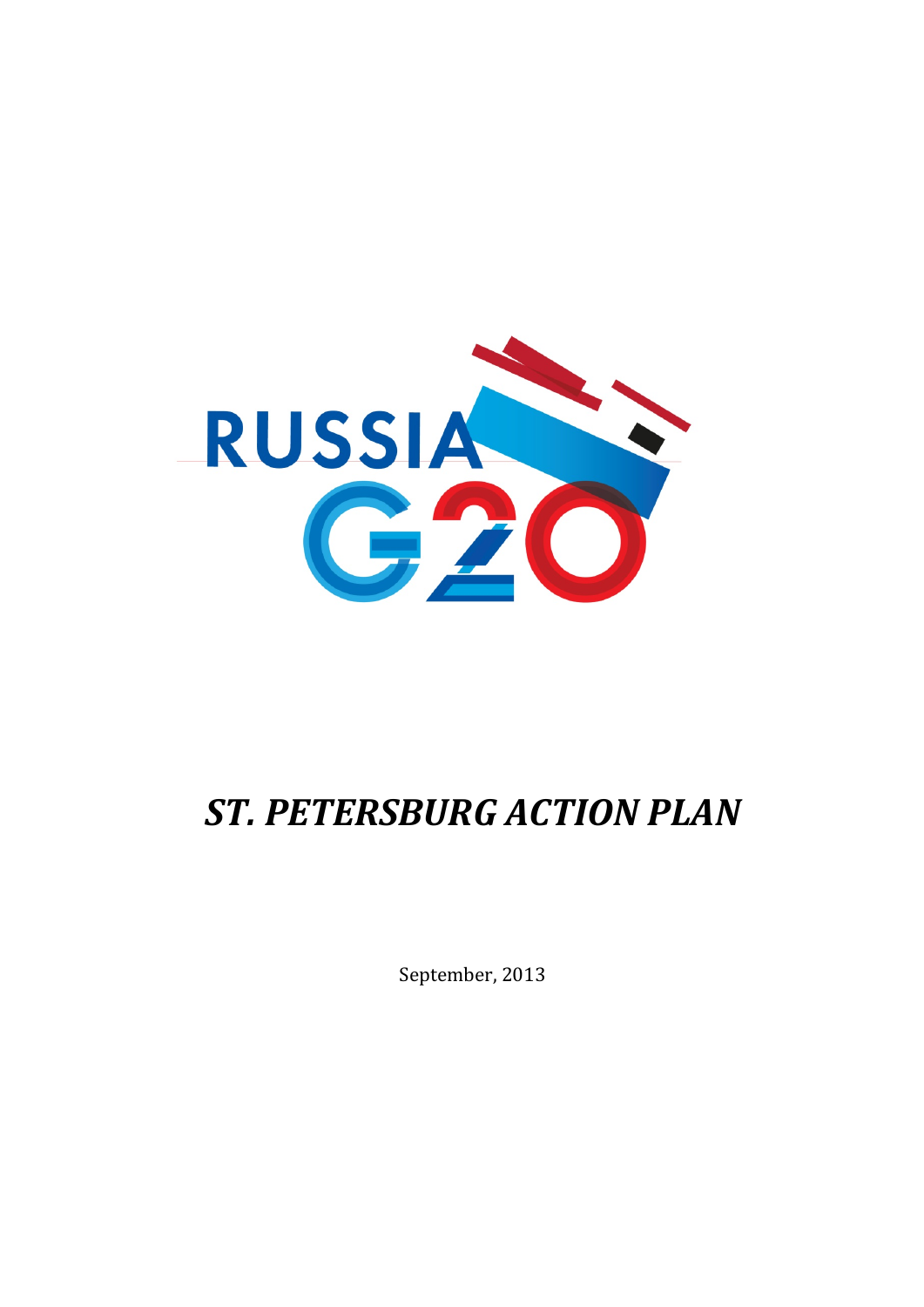

## **Table of Contents**

| 3. Strengthening the Foundations for Strong, Sustainable and Balanced Growth |  |
|------------------------------------------------------------------------------|--|
|                                                                              |  |
|                                                                              |  |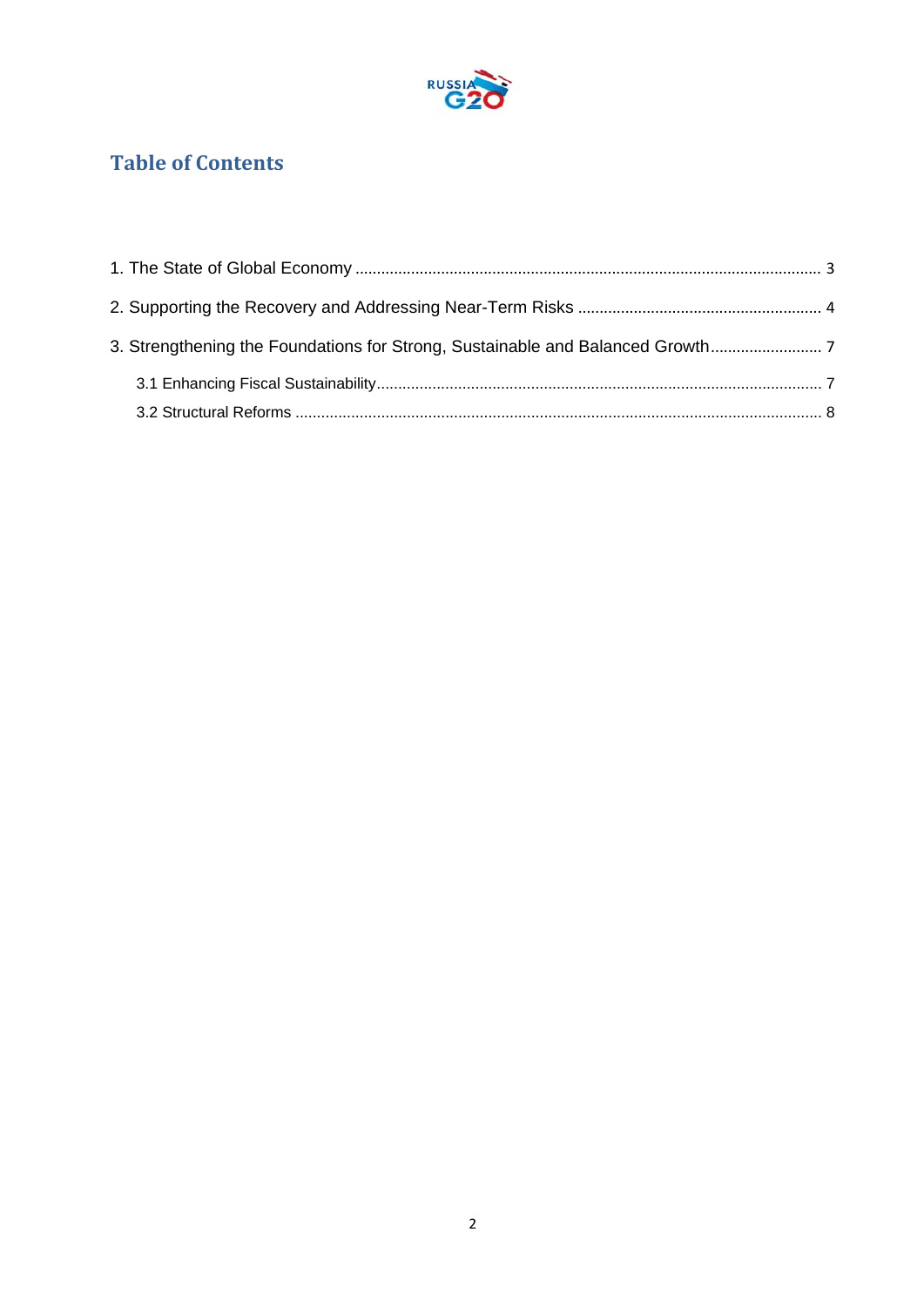

#### **ST PETERSBURG ACTION PLAN**

Strengthening growth and creating jobs is our top priority and we are fully committed to taking decisive actions to return to a job rich, strong, sustainable and balanced growth path.

## **1. The State of Global Economy**

We have taken a number of important policy actions that have helped to contain key tail risks, improve financial market conditions and sustain the recovery. Private demand has strengthened in the **U.S.** and growth has picked up in **Japan** and the **U.K.** There are signs of recovery in the **euro area**. While growth has continued in emerging market economies, it has slowed down in some of them. Global growth prospects for 2013 have been marked down repeatedly over the last year, global rebalancing is incomplete, regional growth disparities remain wide, and unemployment, particularly among youth, remains unacceptably high. Despite our actions, the recovery is too weak, and risks remain tilted to the downside. In the last months financial market volatility has increased.

We consider the main challenges to the global economy to be:

• Weak growth and persistently high unemployment, particularly among youth, and the need for more inclusive growth in many economies;

• Financial market fragmentation in Europe and the decisive implementation of banking union;

Slower growth in some emerging market economies, reflecting in some cases the effect of volatile capital flows, tighter financial conditions and commodity price volatility, as well as domestic structural challenges;

• Insufficient levels of private investment in many countries, in part due to continuing market uncertainties, as well as internal rigidities;

• High public debt and its sustainability in some countries that need to be addressed while properly supporting the recovery in the near-term, especially in countries with the highest actual and projected debt-to-GDP levels;

• Volatility of capital flows as growth strengthens and there are expectations of eventual monetary policy recalibration in advanced economies;

- An incomplete rebalancing of global demand; and
- Continued uncertainties about fiscal policy deliberations.

To address these challenges and to place the global economy on a stronger, more sustainable and balanced growth path, we have built on our previous actions with new measures as set out in this Action Plan. The Action Plan is designed to boost economic activity and job creation,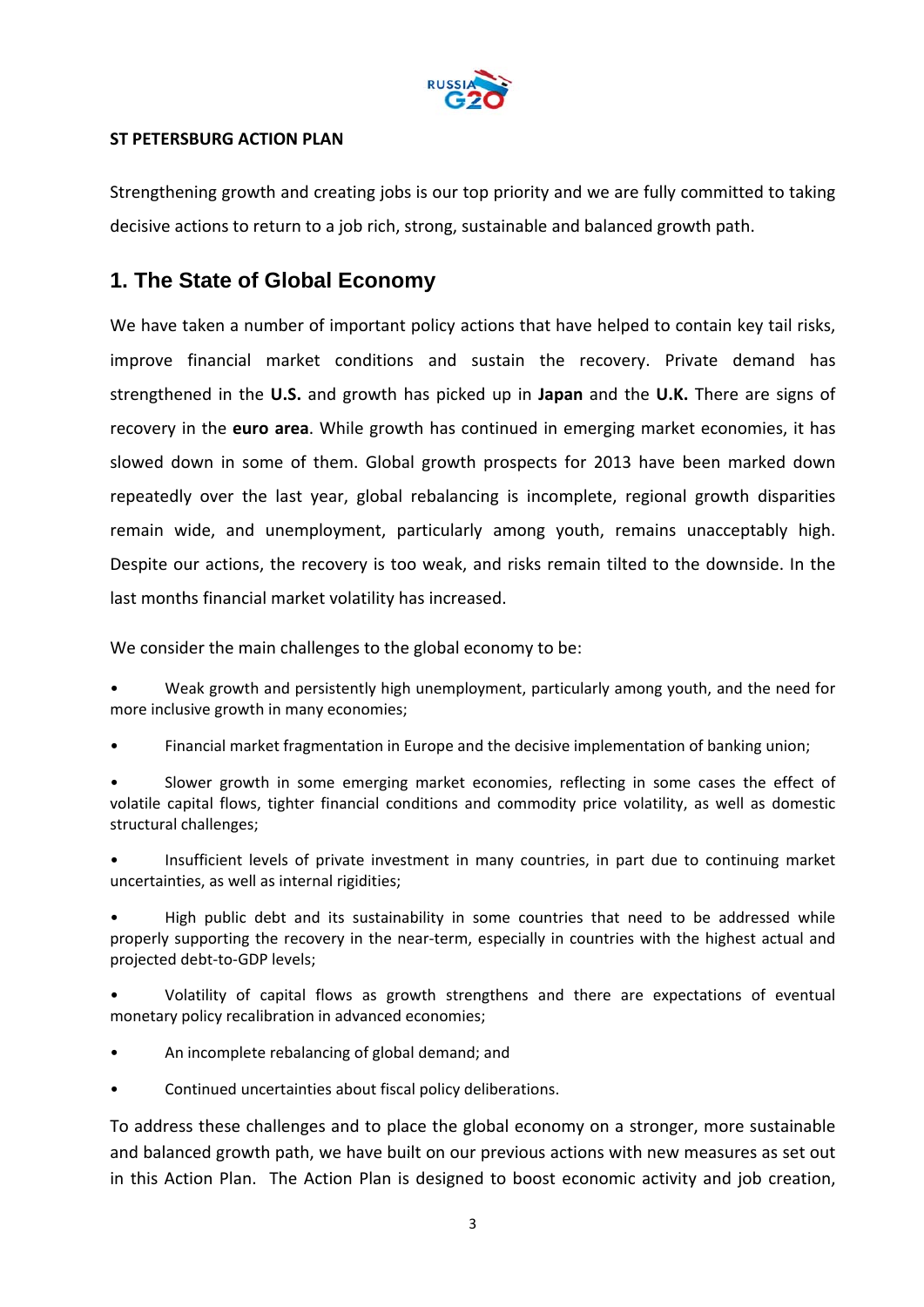

support the recovery, and address near-term risks to the outlook, while strengthening the foundations for strong, sustainable and balanced growth through ambitious and well‐targeted reforms. The Action Plan is informed by the assessment of the economic outlook, and the Accountability Assessment, which describes our progress made toward implementing existing commitments and identifies gaps in our reform agenda. The Action Plan is also based on our commitment setting process, which includes our fiscal strategies, our monetary and exchange rate policy commitments, and a resetting of our structural reform agenda along more concrete and ambitious lines.

Our fundamental belief remains that collective and coordinated actions are the most effective way forward. We confirm the paramount importance of the G20 as a forum for open and engaged dialogue among us and as a means to work together to build a common understanding of complex policy issues and to reach solutions.

## **2. Supporting the Recovery and Addressing Near-Term Risks**

The G-20's immediate focus is on creating the conditions to increase growth and employment with timely actions that build on the signs of a recovery in advanced economies to make it durable to the benefit of the whole global economy:

- The **euro area** commits to strengthen the foundations for economic and monetary union, including through further efforts to strengthen bank balance sheets, reduce financial fragmentation and a more rapid progress toward a banking union. Specifically, the EU will continue to address the strength and quality of EU bank capital and assets; implement the new prudential requirements for banks across the EU; and move forward with a swift adoption and implementation of the building blocks of the banking union, namely a Single Supervisory Mechanism and a Single Resolution Mechanism. The EU will act to deepen the institutional framework of EMU in order to achieve a genuine EMU and improve its functioning.
- Advanced G20 countries agree to maintain a flexible approach in implementing their fiscal strategies to support economic growth and jobs, while remaining committed to sustainable public finances. Implementation will allow for appropriate fiscal policy adjustments in the near term, where needed, such as by allowing the automatic stabilizers to operate or by calibrating the pace and composition of fiscal consolidation to economic conditions and fiscal space.
- Some countries have put forward further targeted measures and investments to support growth by repurposing spending or through activities that could crowd‐in private investment, including:
	- o The **U.K.** is reprioritising savings from current expenditure towards capital spending, specifically £5.5 billion of additional investment in infrastructure and support for businesses in the short term. The U.K. has also extended the Funding for Lending Scheme (FLS) that provides incentives to banks and building societies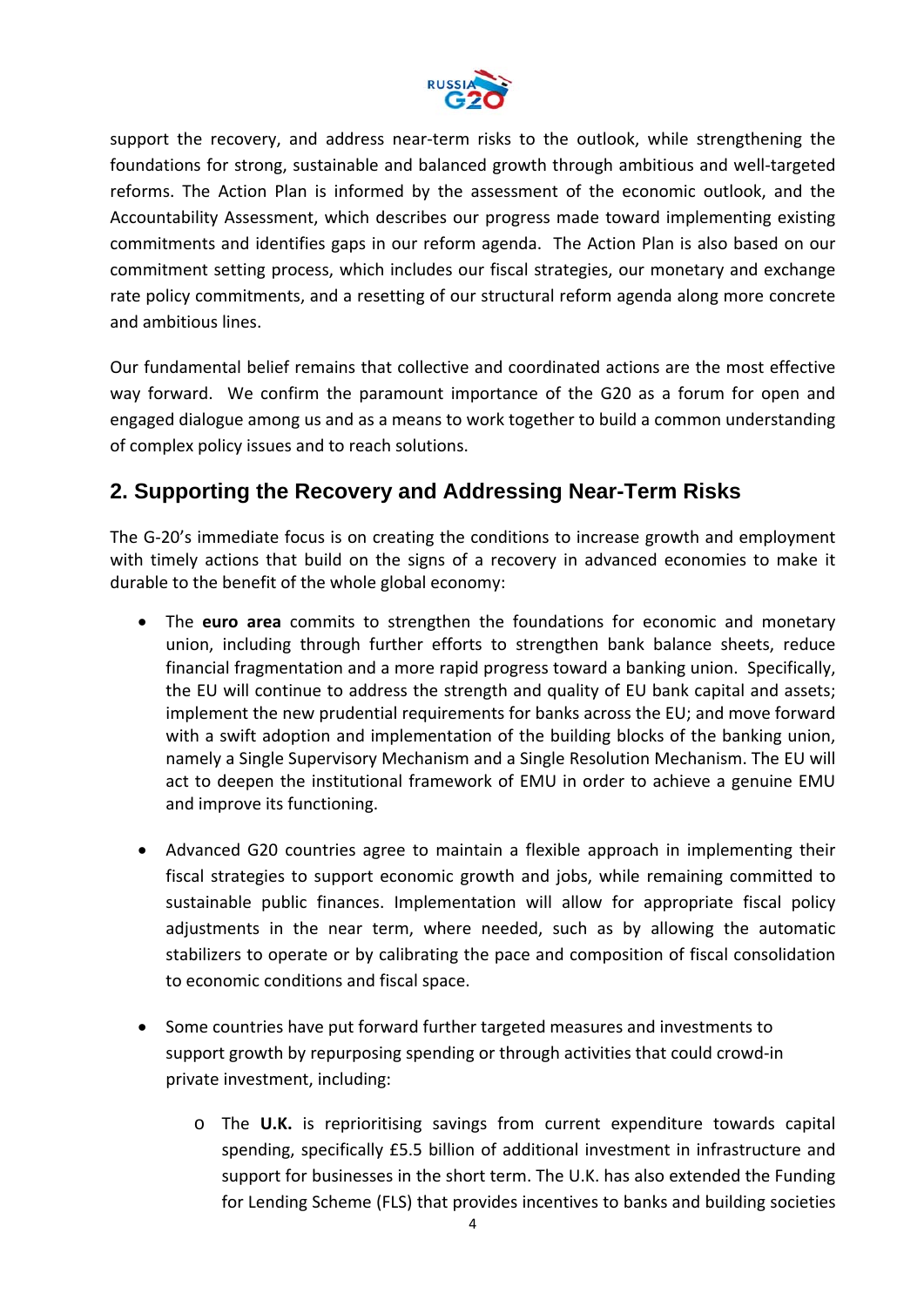

to boost their lending to the real economy, including strengthening incentives to lend to small and medium‐sized enterprises (SMEs).

- o **Italy** is engaged to increase liquidity for businesses and in particular for SMEs by extending the loan guarantee program, by providing financial assistance to purchase capital goods and by opening the bond market to unlisted companies within the next twelve months. In addition, Italy will work towards paying out the full value of arrears in outstanding commercial credits to domestic businesses by the end of 2014.
- o The **EU** will use the agreed increase of the European Investment Bank's (EIB) capital over the 2013‐2015 period to foster investment in innovation and skills, facilitate SMEs access to finance and support the development of strategic infrastructures.
- o **Brazil** will auction 6,900 km of roads, in September 2013, with PPP investments estimated at around R\$ 52,2 billion (US\$ 25 billion).
- Facing increased financial volatility, emerging markets agree to take the necessary actions to support growth and maintain stability, including efforts to improve fundamentals, increase resilience to external shocks and strengthen financial systems.
- Monetary policy will continue to be directed towards domestic price stability and supporting the economic recovery according to the respective mandates of central banks. We recognize the support that has been provided to the global economy in recent years from accommodative monetary policies, including unconventional monetary policies. We remain mindful of the risks and unintended negative side effects of extended periods of monetary easing. We recognize that strengthened and sustained growth will be accompanied by an eventual transition toward the normalization of monetary policies. Our central banks have committed that future changes to monetary policy settings will continue to be carefully calibrated and clearly communicated.
	- o The **Federal Reserve** intends to continue its asset purchase program and employ its other policy tools as appropriate until the outlook for the labor market has improved substantially in a context of price stability. In determining the monthly pace of asset purchases, the FOMC will take into account the improvement in the outlook for the labor market and the extent of progress toward its objectives of maximum employment and 2 percent inflation since it began the asset purchase program; if the U.S. economy develops as the FOMC expects, the pace of purchases could be scaled back beginning later this year. The FOMC anticipates that its current target range for the federal funds rate will be appropriate at least as long as the unemployment rate remains above  $6\frac{1}{2}$ percent, inflation between one and two years ahead is projected to be no more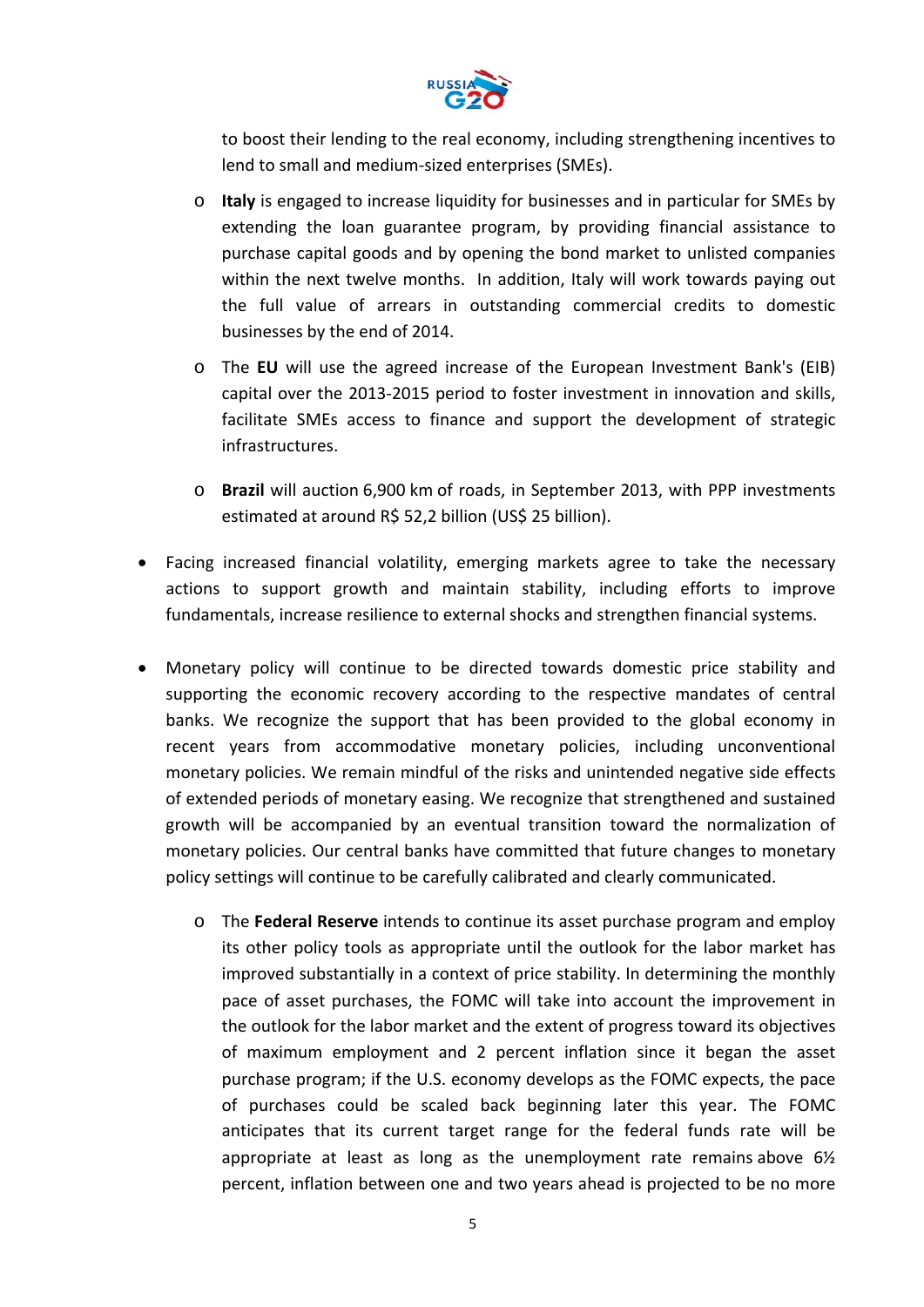

than a half percentage point above the 2 percent longer‐run goal, and longer‐ term inflation expectations continue to be well anchored.

- o In the **U.K.**, the Bank of England's Monetary Policy Committee has provided some explicit guidance that it intends at a minimum to maintain the present highly stimulative stance of monetary policy until economic slack has been substantially reduced, provided this does not entail material risks to price stability or financial stability.
- o The **Bank of Japan** introduced 'quantitative and qualitative monetary easing' in April of this year to achieve the price stability target of 2 per cent in terms of the year‐on‐year rate of change in the consumer price index at the earliest possible time, with a time horizon of about two years. Under this policy, the Bank will double the monetary base and the amounts outstanding of JGBs as well as ETFs in two years, and more than double the average remaining maturity of JGB purchases.
- o The **ECB**'s Governing Council expects the key euro area interest rates to remain at present or lower levels for an extended period of time. This expectation is based on the overall subdued outlook for inflation extending into the medium term, given the broad‐based weakness in the real economy and subdued monetary dynamics. In addition, the ECB continues to conduct its main refinancing operations (MROs) as fixed rate tender procedures with full allotment for as long as necessary, and at least until the end of the 6th maintenance period of 2014 on 8 July 2014. This procedure will also remain in use for the Eurosystem's special‐term refinancing operations with a maturity of one maintenance period, which will continue to be conducted for as long as needed, and at least until the end of the second quarter of 2014.
- o In order to reduce uncertainty and increase transparency in the foreign exchange market, as well as to offer hedge and liquidity to the local market, the **Central Bank of Brazil** has committed to a program of foreign exchange swap auctions and credit lines totaling an amount equivalent in Reals to at least US\$ 54.5 billion until the end of the year.
- We reiterate that excess volatility of financial flows and disorderly movements in exchange rates can have adverse implications for economic and financial stability, as observed recently in some emerging markets. Generally stronger policy frameworks in these countries allow them to better deal with these challenges. Sound macroeconomic policies, structural reforms and strong prudential frameworks will help address an increase in volatility. We will continue to monitor financial market conditions carefully.
- We commit to cooperate to ensure that policies implemented to support domestic growth also support global growth and financial stability and to manage their spillovers on other countries.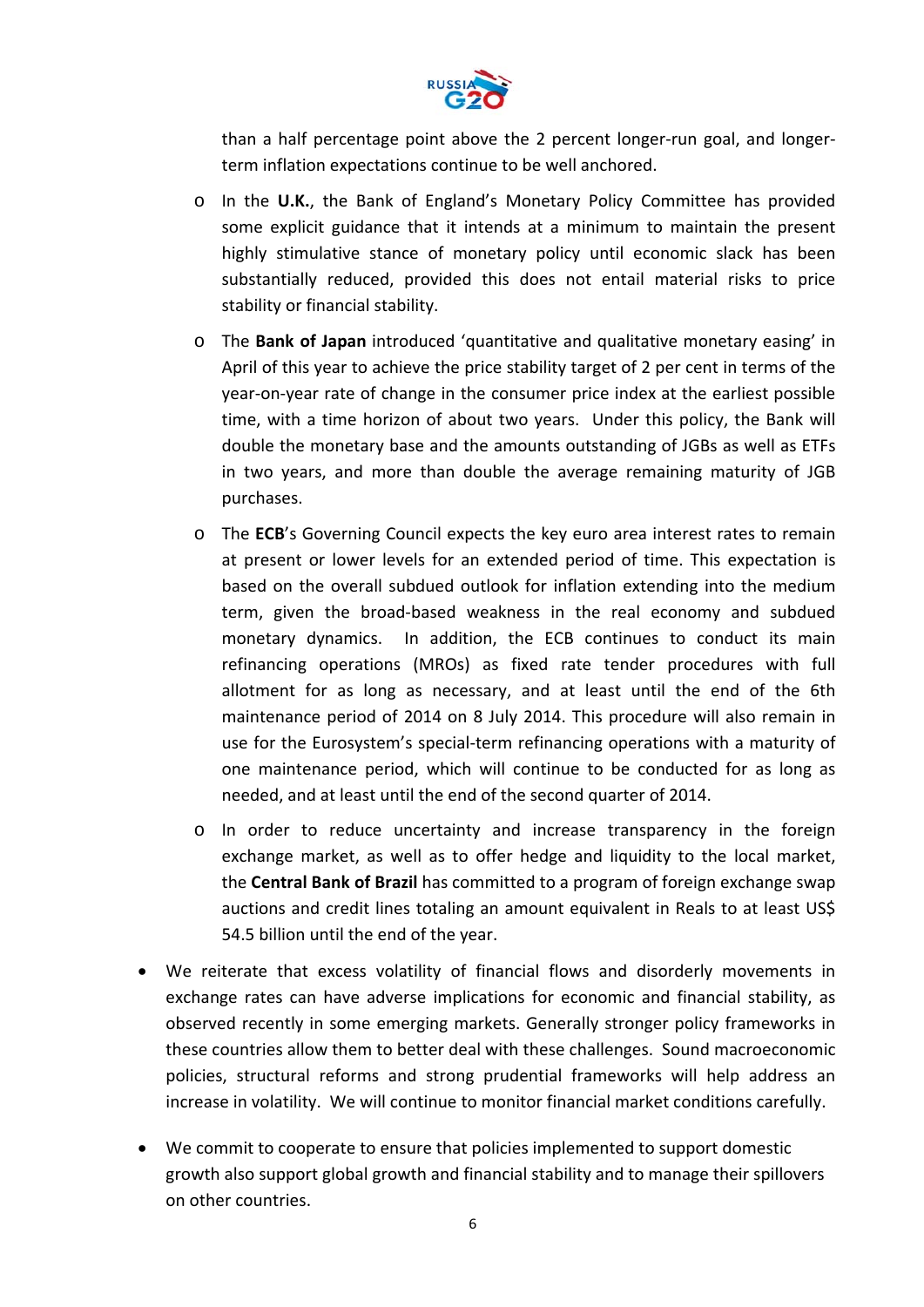

- We reiterate our commitments to move more rapidly toward more market‐determined exchange rate systems and exchange rate flexibility to reflect underlying fundamentals, and avoid persistent exchange rate misalignments. We will refrain from competitive devaluation and will not target our exchange rates for competitive purposes.
- **Saudi Arabia** reaffirms its commitment to mobilize its existing spare capacity, as necessary, to promote stability in the global oil market in line with its systemic role and in support of global economic growth and development.

## **3. Strengthening the Foundations for Strong, Sustainable and**

## **Balanced Growth**

We are committed to strengthening the foundations for long-term growth through implementing ambitious and targeted reforms designed to ensure fiscal sustainability, boost investment, increase productivity and labor force participation, and address internal and external imbalances.

### **3.1 Enhancing Fiscal Sustainability**

Achieving a stronger and sustainable recovery, while ensuring fiscal sustainability in advanced economies remains critical. All advanced economies have developed credible and country‐ specific medium term fiscal strategies to better anchor expectations. These strategies reflect individual country circumstances and will be implemented flexibly to take into account near term economic conditions, so as to support economic growth and job creation, while putting debt as a share of GDP on a sustainable path (**Annex 1**).

As agreed, all advanced economies have put forth strategies that are geared toward maintaining or lowering the debt‐to‐GDP ratio over the medium term. **Canada**, **France**, **Germany**, **Italy**, **Korea**, and **Spain** have explicitly committed to reduce debt as a share of GDP through country‐specific targets for the debt‐to‐GDP ratio beyond 2016. The **U.K.** commits to set a debt target once the exceptional rise in debt has been addressed. Given its low debt, **Australia** commits to maintaining fiscal sustainability over the medium term. **Japan** will seek to steadily reduce the public debt-to-GDP ratio after achieving a primary surplus by fiscal year 2020. In the **U.S.**, the President's budget projects that federal debt held by the public will be on a downward path over the next decade.

A number of emerging market economies have also laid out key elements of their strategies to promote fiscal sustainability (**Annex 2**).

These medium term strategies will support confidence and sustained growth and improve the resilience of our economies and public finances to shocks. They will also help to ensure that countries are able to address significant fiscal challenges in coming years (including age-related expenses) and provide an anchor that will help build fiscal space and give countries more room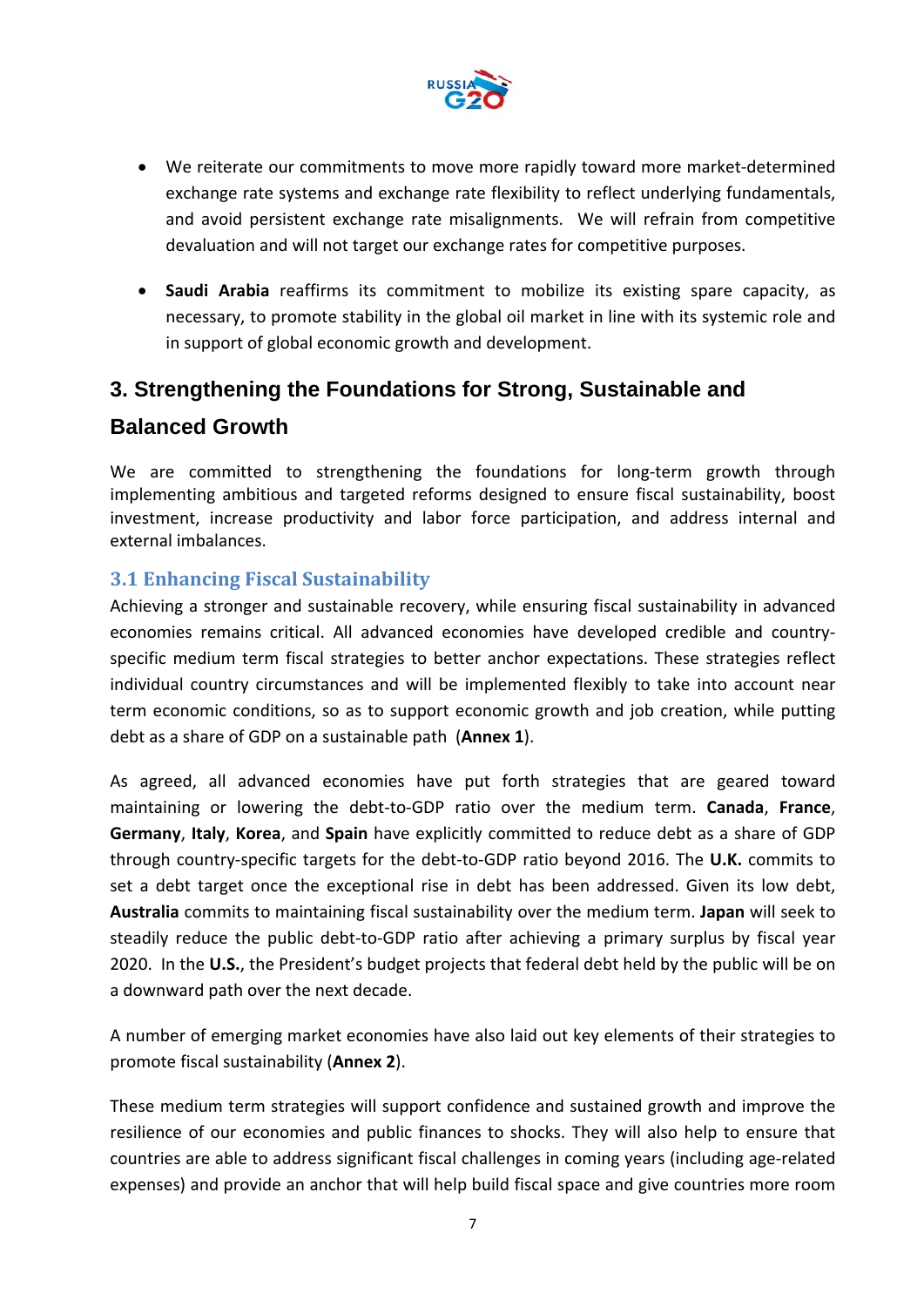

for discretionary actions and/or allowing automatic stabilizers to be fully operational, as necessary. Taken together, these strategies demonstrate a meaningful strengthening of the G20's commitment to fiscal sustainability, achieved in the context of supporting jobs and growth.

#### **3.2 Structural Reforms**

Recognizing the need to push ahead more urgently with important structural reforms, we have reset our reform agenda along more relevant, concrete and well‐targeted lines. Members have committed to a wide range of reforms to strengthen the foundations for strong, sustainable and balanced growth over the long term by boosting investment, addressing fundamental weaknesses, enhancing productivity and competitiveness, increasing labour force participation, improving financial stability and credit access, and addressing internal and external imbalances. These reforms are key to achieving a lasting improvement in potential growth, job creation and rebalancing demand.

#### Stronger Growth

Reforms to promote investment can lift potential growth, create jobs and contribute to needed global rebalancing.

- **Argentina** will channel additional social and institutional savings to infrastructure and productive projects, as well as for the reduction of the housing credit gap, by means of new investment financing programs such as the Pro.Cre.Ar and the "*inciso k"*.
- **Brazil** will support with tax incentives and innovative financing initiatives the R153 billion (USD 71 billion) Logistics Investment Program, within a time horizon of 5 years, to tackle bottlenecks, increase competitiveness, create jobs and promote growth through Public Private Partnerships.
- **Canada** commits to \$70 billion in new and existing infrastructure funding through the Building Canada plan, and for First Nations and federal infrastructure over the next 10 years.
- **China** will accelerate the development of the services sector, and raise its value‐added contribution to GDP by 4 percentage points by 2015, and increase spending on R&D to 2.2% of GDP.
- **France** will implement as planned by January 2014 an increase of the Competitiveness and Employment Tax Credit, aimed at reducing labour costs. France will also launch a second phase of the Invest for the Future Program, and will continue to improve financing conditions for firms, in particular for SMEs, through a better orientation of savings.
- **India** commits to continue with its ambitious infrastructure programme, including the Delhi‐Mumbai Industrial corridor connecting the national capital and the commercial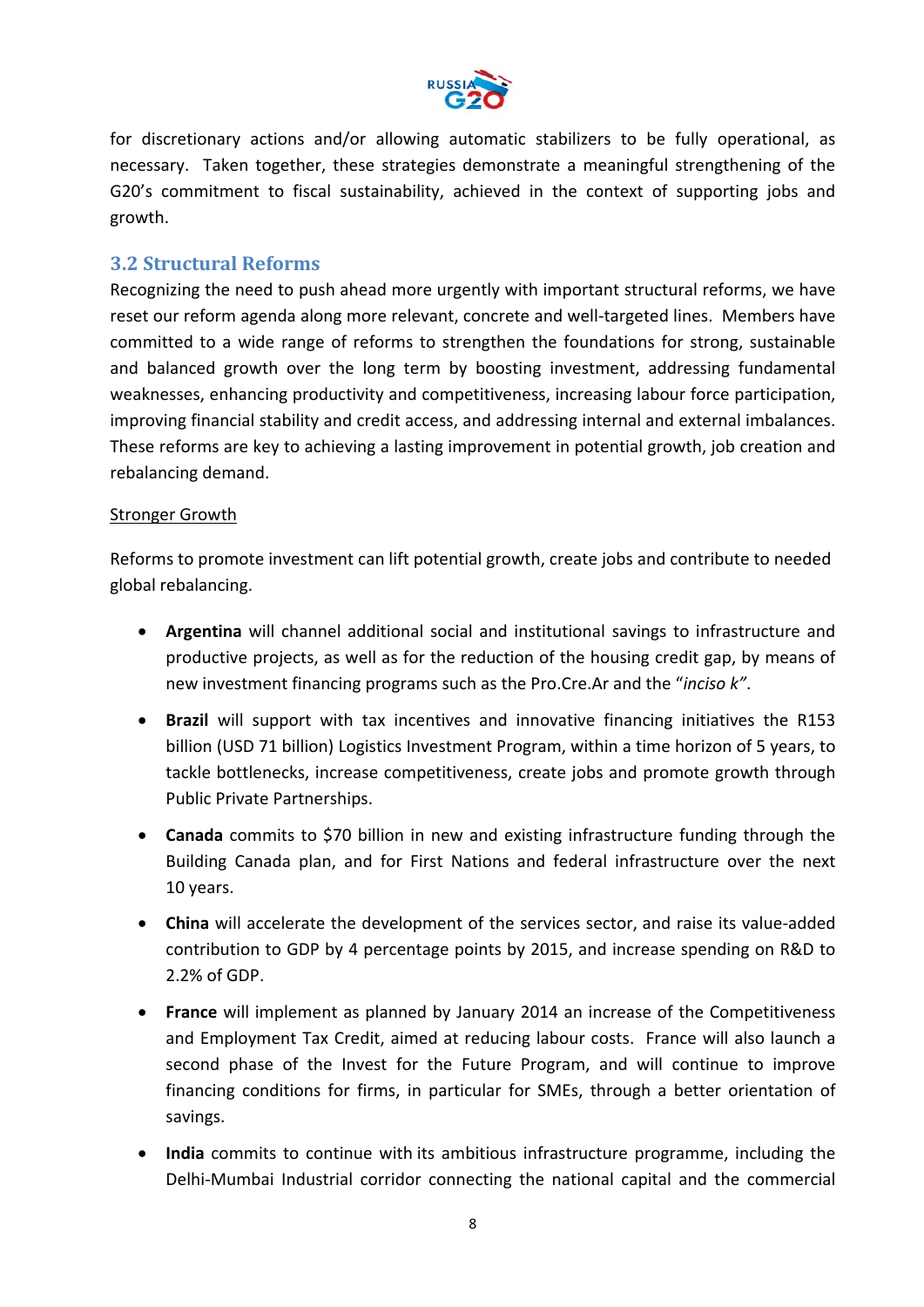

capital with high speed rail and road links entailing nearly \$100 billion in investment. In addition, two new major ports will be established and a new outer harbour will be developed in an existing port through PPP starting 2013‐14.

- **Indonesia** will allocate US\$ 18 billion in 2013 in capital spending, including infrastructure investment, to improve national and regional connectivity.
- **Italy** commits to improve the business environment and by the end of this year will launch a major program of reforms called 'Destination Italy' to attract and assist foreign investments, aimed at implementing the related measures within nine months.
- **Japan** will establish 'National Strategic Special Zones' that aim to improve the Japanese business environment with measures including bold regulatory reforms to attract investment from abroad, thereby targeting to double the stock of inward FDI to 35 trillion yen by 2020 from 2012 levels together with other measures.
- **Korea** will promote venture businesses by enhancing tax incentives, providing financial support and creating funds, and ease regulations that hamper corporate investment.
- **Mexico** has proposed important reforms to allow private participation in the energy sector that aim to attract new investment, promote competition and enhance efficiency in the energy supply chain.
- **Russia** commits to improving the business environment by streamlining regulation and easing administrative burdens, which in combination with an increase of financing for infrastructure projects aims to achieve a higher investment to GDP ratio (25% of GDP by 2015 and 27% of GDP by 2018).
- **Saudi Arabia** is further improving public infrastructure for transportation starting from 2014. Saudi Arabia also commits to expand housing stock, increase access to housing finance, and provide greater access to affordable housing.
- **South Africa** will take steps to resolve the energy constraint by starting the process to build a third coal‐fired power plant and finalising the process of authorising shale gas exploration in a responsible and environmentally friendly manner. South Africa plans to improve the investment environment through streamlining the procedure for obtaining environmental impact assessments for water and mining projects.
- **Spain** is taking measures to foster entrepreneurship, including legal provisions that facilitate the entrance of SMEs, reduce the red tape as well as measures to improve internationalization financing and far reaching fiscal improvements directed to SMEs (such as VAT according to cash, not accrual).
- The **U.K.** will increase its capital spending by £3 billion per annum from 2015‐16 onwards, funded by further reductions to current spending.
- The **U.S.** will improve infrastructure, both through enhanced public investment and through greater encouragement of private investment in infrastructure assets, by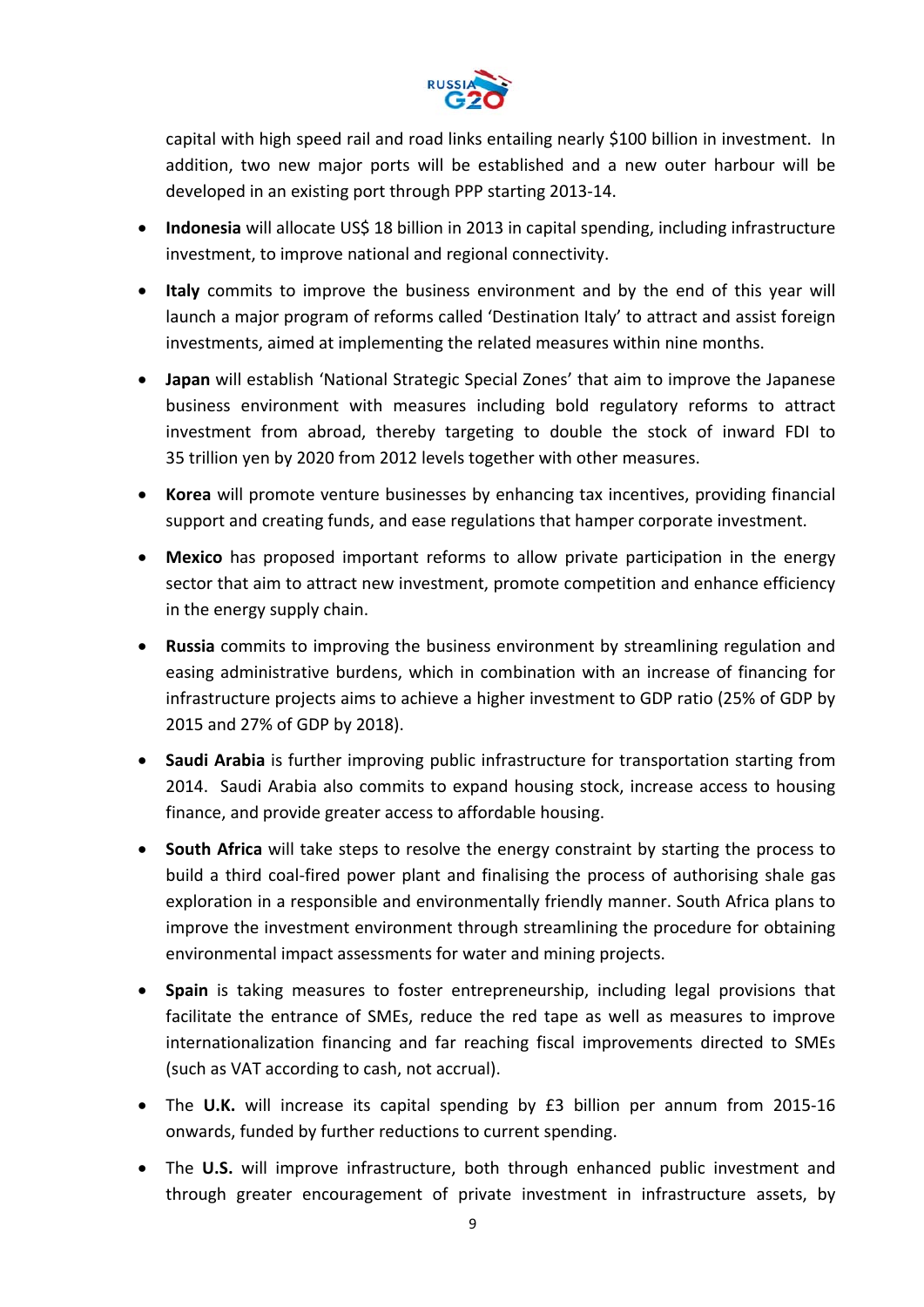

reducing infrastructure permitting timelines and the newly expanded TIFIA loan and loan guarantee program.

As an important prerequisite for strong growth, countries have also committed to measures designed to enhance productivity and competition.

- **China** will accelerate the pilot project to replace its business tax with a VAT, which reduced over 40 billion yuan of tax as part of a 300 billion total structural tax cut in 2012. This project was extended to other sectors in August of this year.
- The **EU** will further integrate its Single Market by setting out specific actions to boost European competitiveness and to unlock economic growth and jobs.
- **France** commits to take measures by the end of 2013 to improve the efficiency of its housing, transportation and energy markets.
- **Germany** will increase competition as per the recently implemented legislation to address merger control to prevent the abuse of market dominance and increase consumer protection. Productivity and innovation will be fostered by the further implementation of the Germany "High‐Tech Strategy"*.*
- **Italy** will further cut red tape for businesses and improve the rule of law and the functioning of administrative and civil justice and commits to further pursue the path of liberalization by the next Summit.
- **Mexico** approved constitutional reforms in competition and telecommunications in June, creating a regulatory framework with specialized technical commissions and tribunals. The reforms include significant opening to foreign investment in telecommunications, radio and TV, and new mandated access regulation in network industries.
- **Russia** commits to simplify its licensing procedures and expand the list of business activities that do not require obtaining permission from 36 to 50 by 2018.
- **Spain** will establish the basic legal framework for market unity on economic regulation across regions by the end of this year. The proposed bill on Guaranteeing Market Unity is expected to add 1.5 percentage points to GDP over the next 10 years once implemented.
- The **U.K.** will take action to reduce the burden on businesses by accelerating the reduction in the corporation tax to 20% by 2015 and support small businesses through an annual Employment Allowance of up to £2,000 from April 2014.

All members remain committed to open trade and investment, expanding markets and resisting protectionism in all its forms, which are necessary conditions for stronger, sustainable and balanced global growth.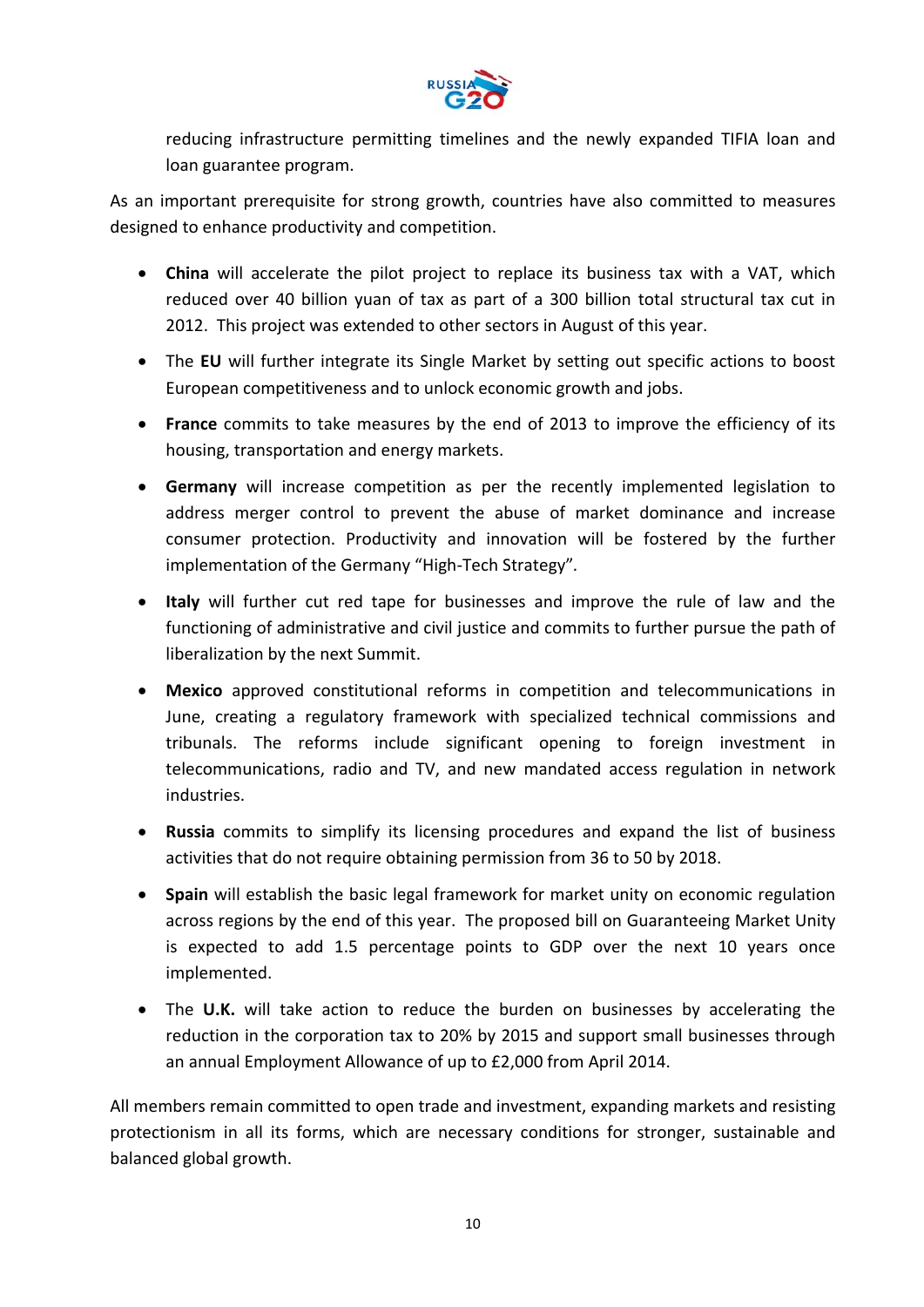

#### Sustainable Growth

Reforms aimed at encouraging labour force participation and human capital development to reduce long‐term structural unemployment and increase employment, while reducing the size of the informal economy, can have significant impacts on sustaining economic activity.

- **Australia** will provide A\$14.3 billion in additional funding over seven years from 2012-13 to move to full implementation of a national disability insurance scheme by 1 July 2019, and significant additional school funding will be provided over the next four years to strengthen education.
- **Brazil** will increase labor productivity nationwide through scholarship programs for undergraduate students, both domestically and abroad (101,000 students and researchers to attend high level foreign universities by 2015 and US\$3.3 billion in scholarships in 2013), and by means of the establishment of new institutions of higher education (4 new public universities by 2018 and 208 new technical and vocational training centers by the end of 2014).
- **Canada** will provide funding for businesses to train those who are unemployed or underemployed through the Canada Job Grant. When fully implemented in 2017‐18, approximately 130,000 people will have access to training each year.
- **China** will continue to enhance the social safety net, and promote the reform and opening‐up of the capital market and money market.
- The **EU** will support youth employment, notably through the implementation of the "Youth Employment Initiative" to be fully operational by January 2014, which would support young people not in education, employment or training in the Union's regions with a youth unemployment rate in 2012 at above 25% by integrating them into the labour market.
- **France** will follow up on the implementation of the labour market reform (National Multi‐Sector Agreement on Job Security) and step up the creation of "jobs for the future" and "generation contracts" to improve the employability of young and senior workers. France will ensure its pension system's sustainability with a combination of short term measures including postponed indexation and increased revenues, and of medium/long‐term measures through extending the contribution period which will result in a continued increase in the average effective retirement age.
- **Germany** will continue to implement its "Skilled Workers Strategy" to promote the availability of highly qualified workers through its immigration policy.
- **India** has set a target that 50 million people will acquire necessary skills by 2017, including 9 million youth in 2013-14. In addition, the National Skill Development Corporation will set the curriculum and standards for training in different skills and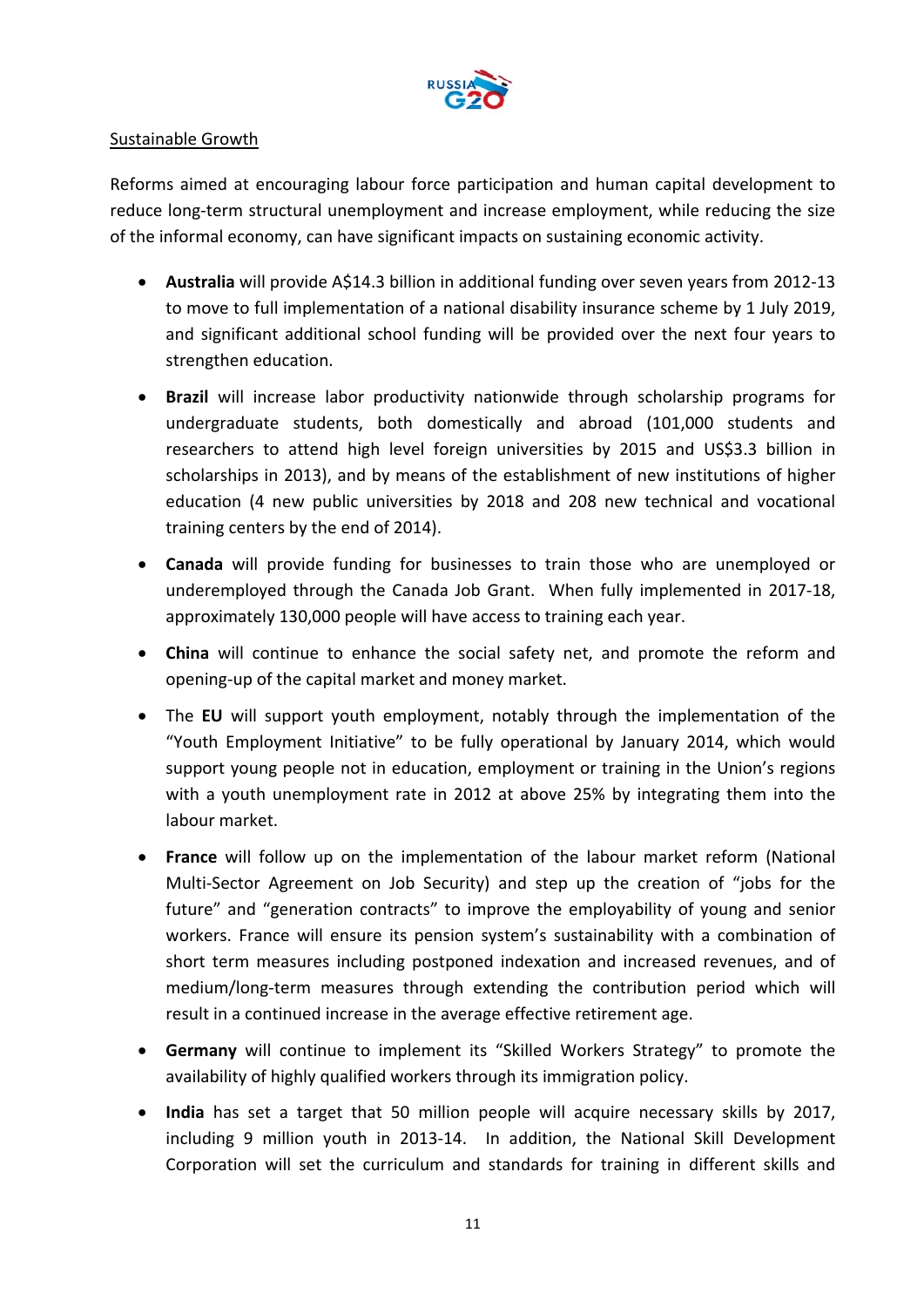

provides monetary incentives for youths to acquire their skill certification for which budget provision of about US\$1 billion is made for 2013‐14.

- **Indonesia** is strengthening and expanding the poverty reduction program with a goal of reducing the national poverty level from 10.5% (2012) to around 9.5% by 2013 and taking steps to reduce the informal economy by introducing new tax measures for eligible small and medium enterprises and increasing access to formal financial channels. It has also cut inefficient energy subsidies.
- **Italy** will take additional steps by the next Summit to reduce the tax wedge, as well as to strengthen the labour market institutions and implement the European "Youth Guarantee" by reforming public employment services and active labour market policies.
- **Japan** will implement labour reform measures, such as increasing the capacities of childcare services, to raise the employment rate of women (age 25‐44) to 73% by 2020.
- **Korea** will enhance labour participation for women by enhancing childcare support and for youth by launching an apprenticeship system and providing incentives for SMEs to hire more young persons and increase the employment rate. This is part of an overall strategy to increase the employment rate from 64% to 70% by 2017.
- **Mexico** has approved a labour reform bill, which will improve labor flexibility and efficiency, such as temporal hiring, hourly wages, and union transparency.
- **South Africa** will build two new public universities, starting in 2013.
- **Turkey** aims to increase the participation rate of women in the workforce as well as strengthening employment prospects for those on social assistance.
- The **U.S.** will enhance the growth potential of the economy and continue to make progress on the recovery of the labor market, in particular for the long‐term unemployed, by investing in the training and skills of U.S. workers.
- The **U.K** will ensure a sustainable welfare system and that work always pays, through implementation of the Universal Credit and the Work Programme, while supporting parents who want to get back into work through a new Tax‐Free Childcare Scheme.

All G20 members are fully committed to the timely implementation of financial market reforms agreed in the past. Some members have proposed additional reforms to increase the resilience of national financial systems and reduce the risk of future financial crises.

- **Brazil** has issued regulation on payments arrangements and payments institutions that make up the Brazilian Payments System SPB. Thus creating a legal framework that regulates mobile banking payments.
- **France** will implement the *Banking Activity Separation and Regulation Act* which provides for all of the activities where banks speculate for their own account to be put into a separate subsidiary by establishing new bank resolution rules and institutes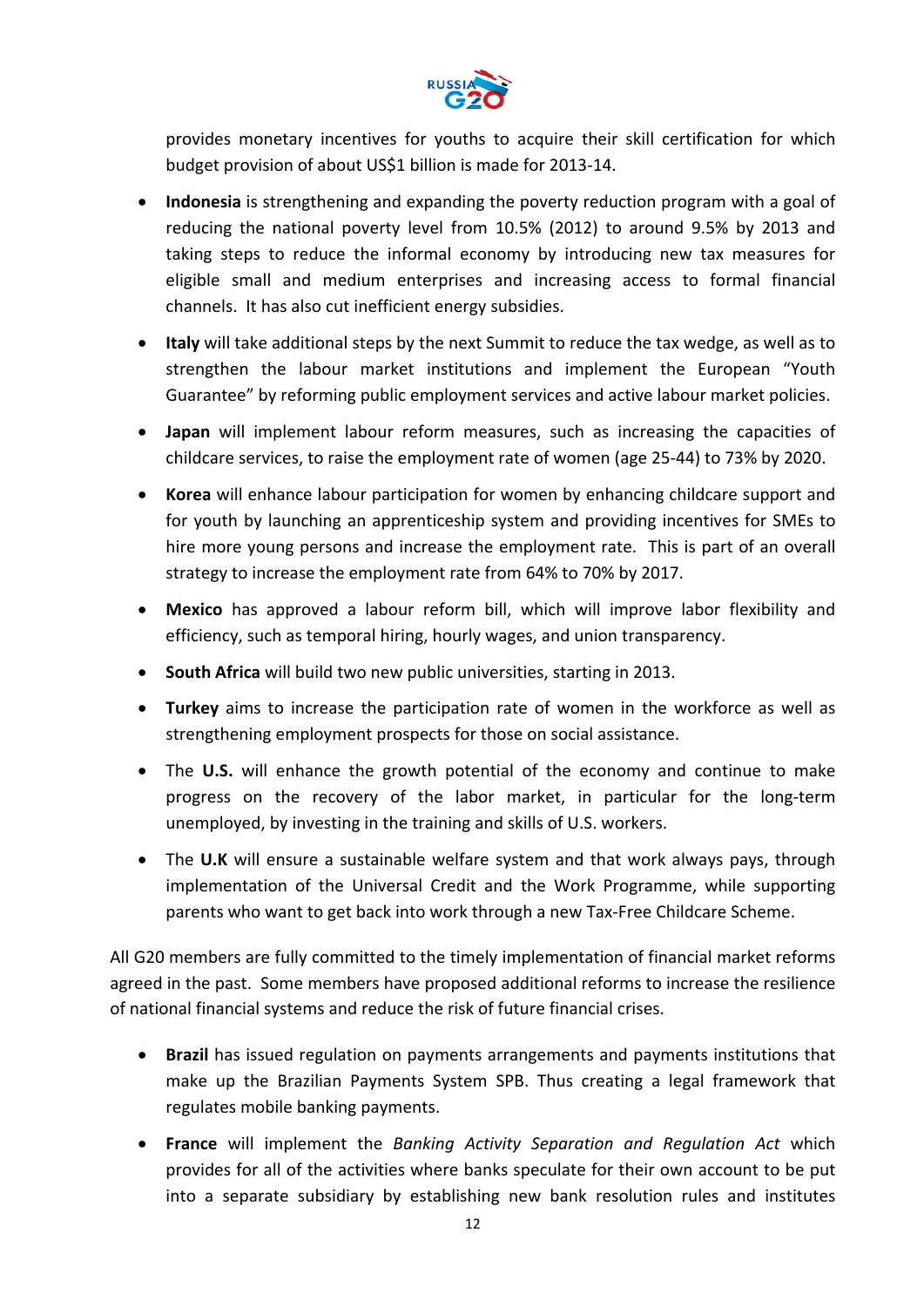

preventive risk management at the level of each bank and for the financial system as a whole.

- **Germany** will implement the bank separation act, which requires banks to draw up recovery and resolution plans to be implemented in the event of a severe crisis. Also, if certain thresholds are exceeded, banks will no longer be allowed to combine deposit‐ related activities and proprietary trading, but will have to spin off the latter into a company that is legally, economically and organizationally separate.
- The **European Union** is enacting and implementing a comprehensive programme of financial reforms for all its 28 countries, covering inter alia bank capital, structure and resolution, insurance, derivatives trading and market infrastructures, and is setting up single supervision and resolution mechanisms within a banking union comprising initially its Member States sharing the euro as their common currency.
- **Japan** will implement the recently passed amendment of the *Deposit Insurance Act* which provides for the framework for the resolution regime of financial institutions.
- **Korea** will enhance transparency and accountability of the governance of financial institutions, while being in the process of enacting the Act on the Governance of Financial Firms, and strengthen protection measures for financial consumers especially for vulnerable groups.
- **Mexico** is in the process of approving a financial reform bill that aims to increase credit availability, reduce financial costs and foster competition while promoting the stability of the financial system.
- **Russia** will strengthen financial literacy and financial consumer protection by increasing the availability of dispute resolution, redress mechanisms, information disclosure and the number of sources of information available to financial consumers [by 25% in the period 2013‐16].
- **Saudi Arabia** will implement a new financial Consumer Protection framework during the next three years.
- **South Africa** will centralize the prudential supervision of financial institutions, enhance protection measures for financial consumers in the period 2014‐2015 and expand the scope of regulation to include credit rating agencies, OTC derivatives and private pools of capital by the end of 2013.
- **Turkey** will continue to strengthen its financial system through better monitoring as well as improving financial literacy and enhancing the infrastructure for new financial products within the context of Istanbul Finance Center Project.
- The **U.K.** is undertaking reform to create a more resilient banking sector based on the recommendations of the Independent Commission on Banking. The UK is also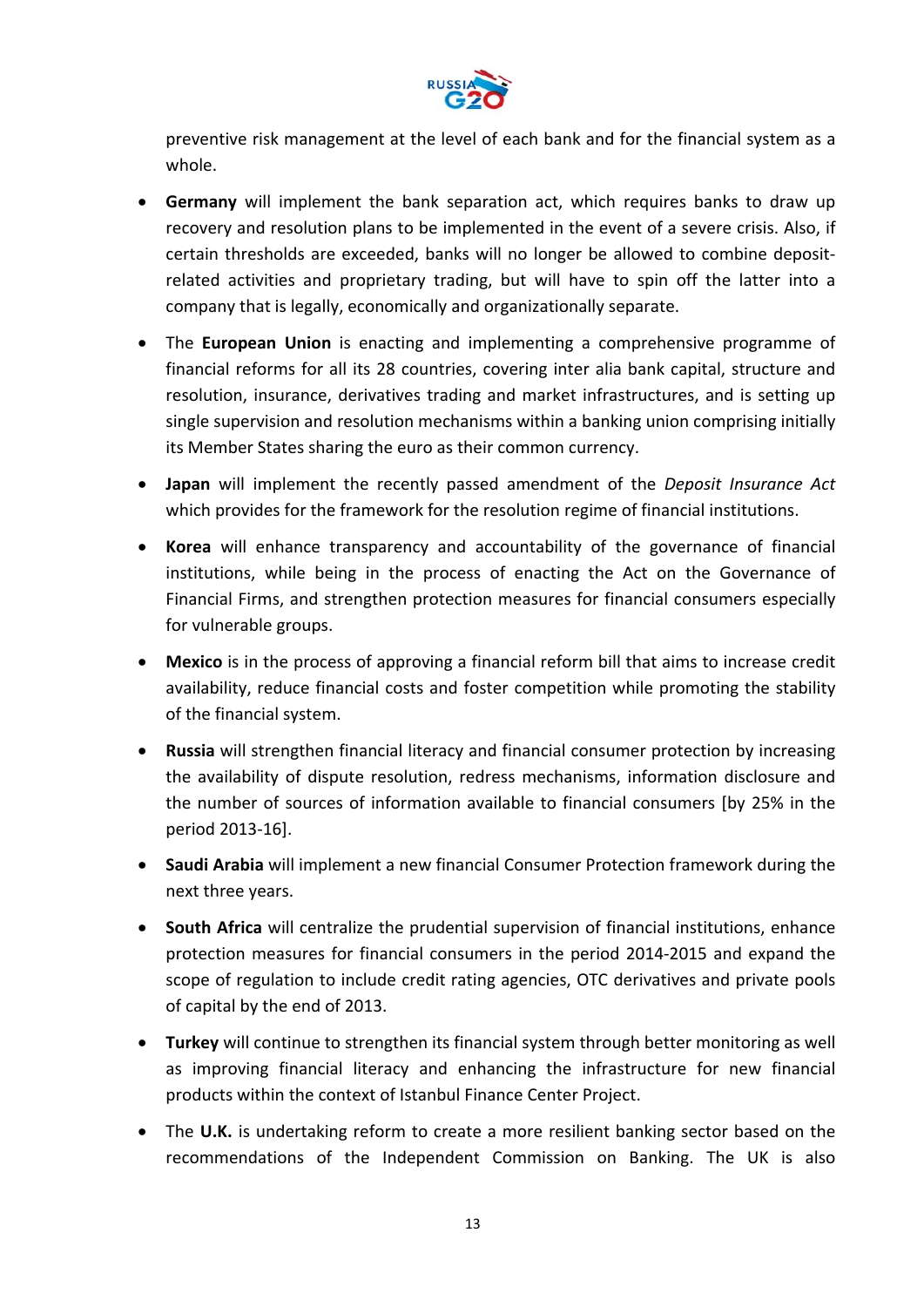

implementing plans to overhaul tripartite system of financial regulation, including creating new macro and micro prudential regulators.

 The **U.S.** will continue to implement further reforms to: reduce leverage in the banking system; ensure large financial institutions retain enough bail-in able debt to facilitate orderly resolution; reduce risks emanating from proprietary trading and the shadow banking sector, including money market funds; finalize heightened prudential standards for banks and designated nonbanks, and capital and margin rules for derivatives; and address vulnerabilities in short‐term wholesale funding markets.

#### Balanced Growth

We are determined to achieve more progress toward broad-based rebalancing of global demand. While global current account imbalances have declined, reflecting in part important reforms in a number of countries, a substantial part of this progress has occurred due to demand compression. In order to ensure a durable improvement as global growth strengthens, we are determined to undertake further policy adjustments toward rebalancing global demand between surplus and deficit countries, as well as internal rebalancing. In this respect, it is essential to achieve stronger domestic demand growth in large surplus economies, increased savings and enhanced competitiveness in deficit economies and more flexible exchange rates. We are committed to actions in all these areas and will regularly assess progress.

- **Countries** with large fiscal deficits have, and will continue to improve their fiscal positions, thereby raising national savings;
- **China** commits to continue to transform its economic development pattern, promote economic restructuring and boost domestic demand.
- In Germany, with a robust growth in wages and consumption amid the favorable labor market conditions, domestic demand is picking up. The most recent increase in business investment also points to this direction. To further strengthen confidence and domestic demand, in particular business investment with its high import content, Germany will actively support the implementation of credible reforms in the euro zone, sound public budgets and continued reforms to promote potential growth.
- The **EU** will continue its efforts on economic rebalancing in the euro area which has made substantial progress over the past two years. Next year will mark a third annual cycle of implementation of the EU Macroeconomic Imbalances Procedure (MIP), starting with an overall assessment in November 2013. This will be followed by countries' in‐ depth reviews and country‐specific recommendations in Spring 2014 for countries under the MIP, building on the policy commitments made in 2013.The European Commission will closely monitor the implementation of these policy recommendations. By end 2014, the Commission will undertake an overall assessment of the application of the MIP and propose amendments if necessary.